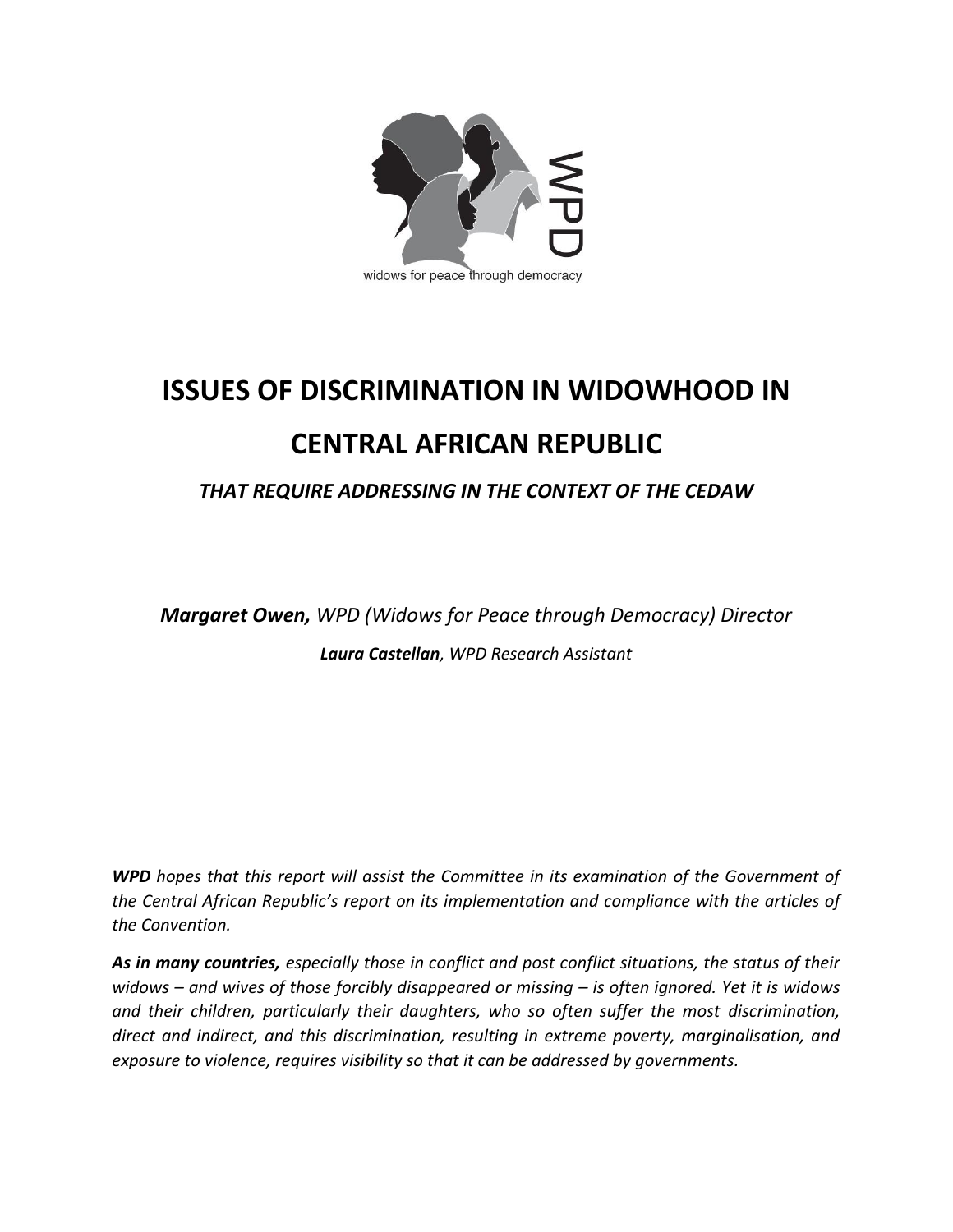*Since shortly after its independence, the history of the Central African Republic has been characterized by extreme instability, military coups, authoritarianism, rebellions. No official statistics on the number of widows in the country and on their living conditions seem to be available. However, considering the ongoing widespread violence that has characterized the history of the country (which has recently been addressed to by Secretary General Ban Ki-moon in his appeal for peace and unity in C.A.R.), 1 and the high incidence of HIV, it is clear that the number of widows is significant, especially among the refugees and displaced population. Their situation is characterized by disadvantages, deprivations, violation of human rights and freedoms.*

*WPD hopes that this brief submission will assist the Committee in its consideration of the Central African Republic's State Report during its 58 th Session.*

1. In the Central African Republic **gender roles are rigid**. Consequently, **women lack opportunities to have education, income, decision power in private and public life;<sup>2</sup> they are** expected to take exclusive care of all domestic work and child rearing. They are thus put in a position of extreme **vulnerability to all kind of abuse** (physical, mental, sexual), and **widowhood can leave them completely destitute** and unable to sustain themselves and their family. This is evident, although **no reliable statistics** concerning the number and life circumstances of widows and their children, especially among displaced people (and of their children), seem to be available.<sup>3</sup>

 $\rightarrow$  The Government should clarify what its efforts are, in conformity with Article 5 of the CEDAW, to prevent widows from being victim of stereotypes and social pressures that impede the full enjoyment of their rights and freedoms.

 $\rightarrow$  The Government should be required to explain what it has done and is doing to prevent and tackle gender based violence, to protect women, to support them, to make them conscious of their rights and to foster their empowerment.

 $\rightarrow$  The Government should in particular be asked to explain the measures undertaken so far to ensure widows can enjoy their right to work (Article 11 of CEDAW) and to

 $\overline{\phantom{a}}$ 

 $1$  www.unmultimedia.org/radio/english/2014/02/un-chief-broadcasts-peace-appeal-in-central-african-republic/#.U 4aw4\_ldWSo ; www.bbc.com/news/world-africa-26982136

 $2$  It must be pointed out that an important step has been taken in January 2014, with the election of Catherine Samba-Panza as President of the C.A.R. www.womeninandbeyond.org/?p=7091

<sup>3</sup> www.mercycorps.org/articles/central-african-republic/violence-vocation-fear-freedom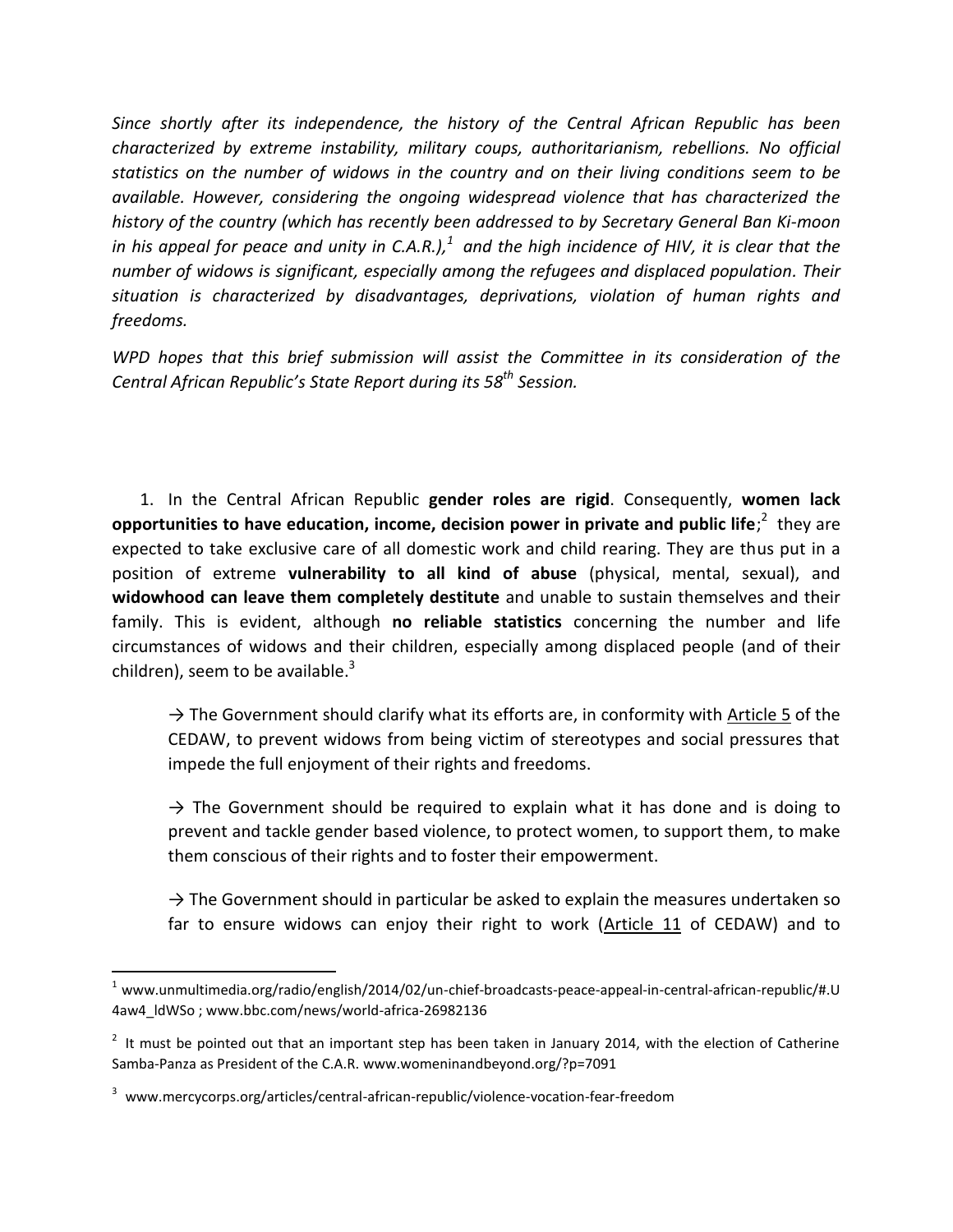property (Article 15 of CEDAW), and the strategies put in place to improve the rapidity and accessibility  $-$  so far insufficient  $-$  of the measures to support widows and their children in all the fields covered by Part III of the CEDAW.

 $\rightarrow$  The Government should be called to provide as soon as possible official and reliable statistics about widows and their living conditions, to be used as a basis to design and implement effective measures. The failure of the Government to attempt to identify this huge category of women in all sections of society, or to instigate any systematic research and analysis of their needs and roles, is itself a form of discrimination which requires attention according to Article 2 of the CEDAW.

2. As underlined in the State Report, **dowry customs** are still observed in the Central African Republic, and contribute to create a situation in which men marry at an older age, when they can afford to pay, thus promoting great age differences between the spouses that leave so many women widowed at a young age. Husbands who pay dowry tend to consider their wives as their property, on whom they can have full decisional power. Moreover, Articles 254 and 255 of the Family Code state that the **husband is the head of the family**. Marital status can affect women's rights to conclude contracts or make commercial transactions, including the acquisition and administration of property. Law No. 97.13 of 11 November 1997, establishing the Family Code, recognizes to widows the capacity to inherit. However, being the Central African society a traditionally patrilinear one, **women face difficulties in exercising their succession rights**, due to customs and to ignorance of their rights. Inheritance passes from man to man, from father to eldest son, or even to uncles or male cousins. Being the recognized social role of women an inferior one, completely connected to their marital status (as wives, mothers and housewives), they can lose everything in case of death of their husbands. $4$ Widows and their children are often evicted from their property by the deceased husband's family. The situation is even more complicated in case of polygamy, which is legal in the Central African Republic.

 $\rightarrow$  The Government should explain what steps it has taken to eradicate the custom of early and forced marriages, to amend discriminatory laws, to reach gender equality and to improve and increase women's access to justice so that they can claim and exercise their rights. It should indicate the measures undertaken to ensure that all women, widows included, can enter into marriage only with their free and full consent (Article 16 of CEDAW).

 $\rightarrow$  According to Article 6 of the CEDAW, the Government should be held responsible to undertake all efforts possible in order to impede that widow's coping strategies lead them and their families towards illegality, exploitation, marginalization and extreme

 4 CEDAW/C/CAF/1-5, parr. 5.1, 5.4 and 15.1.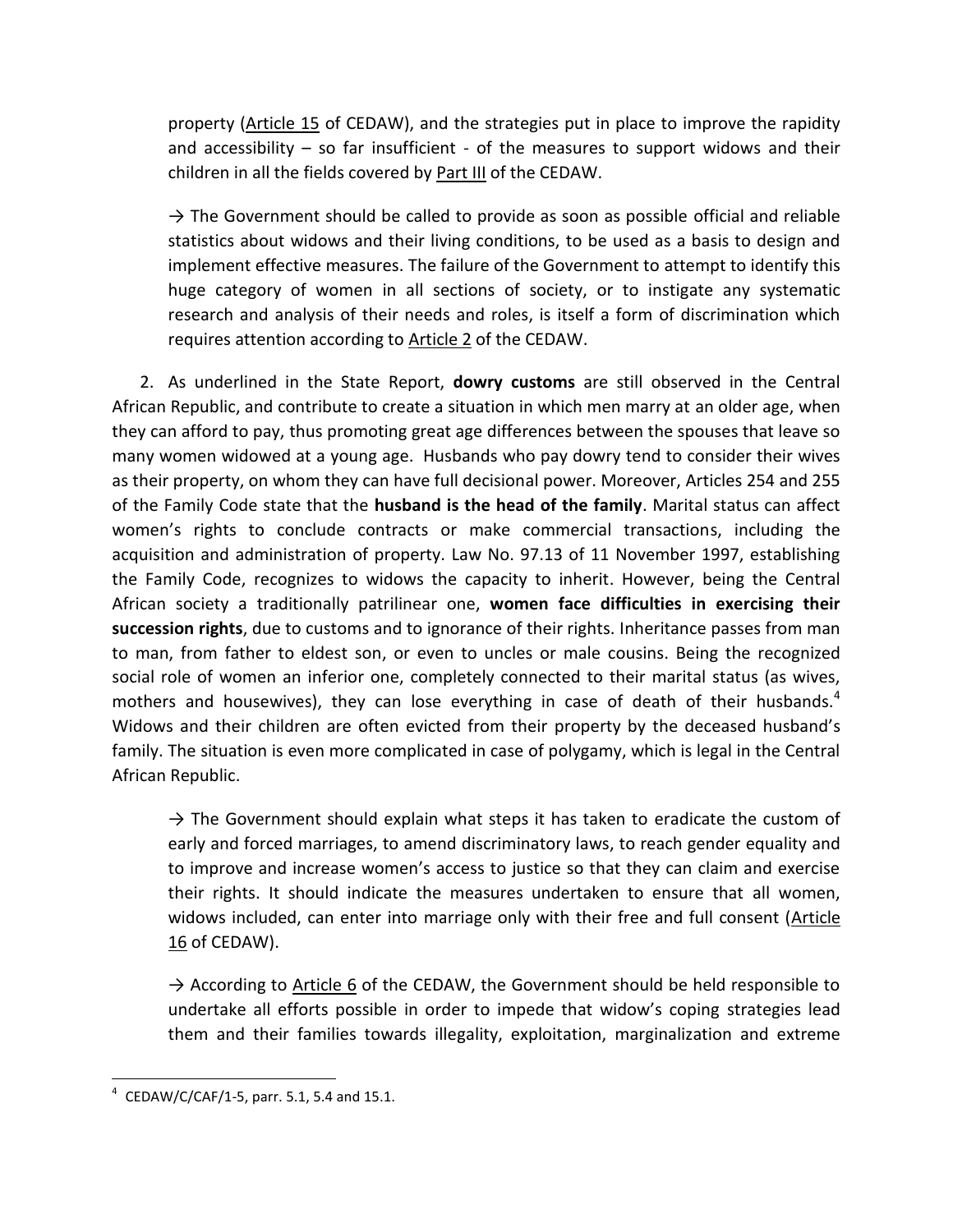poverty; both material and psychological support strategies are to be taken into account.

3. **Widowhood rites** are still practiced in the Central African Republic, being strongly connected to beliefs, customs and traditions. They generally involve acts that can be considered as physical and moral violence and abuse. Confiscation of property and levirate are also common.<sup>5</sup> Widowhood rites are widely tolerated, despite the fact that the Family Code and the Criminal Code provide that abuse and ill-treatment of widows and mourning ceremonies are prohibited and punished.<sup>6</sup>

 $\rightarrow$  The Government should clarify what its efforts are, in conformity with Article 5 of the CEDAW, to prevent widows from being victim of stereotypes and social pressures that impede the full enjoyment of their rights and freedoms.

 $\rightarrow$  The Government should be asked to explain how it is working to eradicate stereotypes and traditional harmful practices, and to empower and support widows who assert their rights. It should relate how the National Committee to Curb Traditional Practices Harmful to the Health of Women and Girls and Violence against Women (*Comité National de Lutte contre les Pratiques Traditionnelles Néfastes à la Santé de la*  Femme et de la Petite Fille et les Violences à leur égard), set up in 2001,<sup>7</sup> is working. In particular, it should explain: if the Committee is conducting research and collecting data on harmful practices and violence affecting widows; if it is raising awareness about these practices and proposing measures to eradicate them, and if so which ones; if it is evaluating and promoting legal instruments for the protection of widows; if it is implementing the National Action Plan to fight against harmful practices and violence against women and girls which it has developed according to the functions for which it has been created.

4. **Widows living in rural areas** in the Central African Republic experience even stronger discrimination. The social position women hold in rural areas strongly depends on their marriage status: married women are more respected by their community than single or divorced ones, and married women without children have to face more hostilities than the ones

<sup>-&</sup>lt;br><sup>5</sup> CEDAW/C/CAF/1-5, par. 4.7.

 $6$  CEDAW/C/CAF/1-5, par. 16.6.

 $7$  CEDAW/C/CAF/1-5, par. 3.3.1.